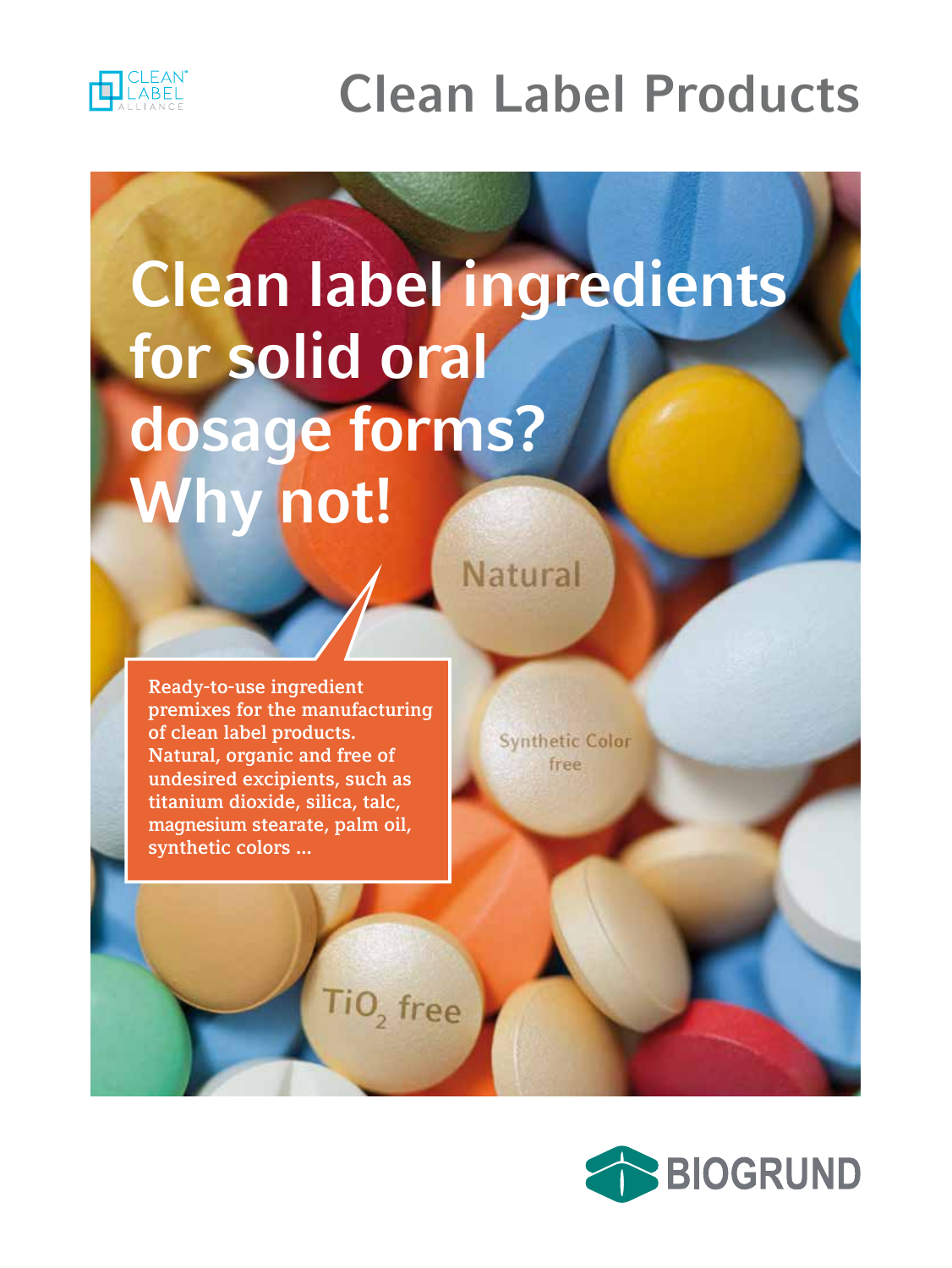### **Film Coating**

**BIOGRUND goes beyond the range of ingredients by delivering technical support for development and production of tablets & capsules.**

In general, clean label is a consumer driven movement, demanding a return to real food and transparency through authenticity. For nutritional supplements, this means that they should contain natural, familiar, simple ingredients that are easy to recognize, understand and pronounce.

Therefore, the industry has to look for new ingredients and solutions. No artificial excipients or synthetic chemicals are in demand for a consumer-friendly labeling. Always remember: Consumers and customers pay attention to the list of ingredients and are well informed. Clean label initiatives establish trust when consumers feel that their products are good for their health and good for the environment.

**BIOGRUND** offers market-driven solutions that are tailored to changing requirements and challenges. As a solutions provider, we gladly support you to replace excipients that are undesired.

From the beginning, we have been a member of the Clean Label Alliance, which was developed out of the increasing demand from consumers for cleaner labels on dietary supplements. Savvy consumers have made the connection between food as nutrition and dietary supplements as nutrition, and desire the same clean label as they have for food with dietary supplements.

However, as dietary supplement makers transition to clean labels, some are experiencing development and production challenges. Leaders within the dietary supplement industry joined forces to collectively serve producers seeking to develop or transition to clean label by providing support and problem-solving solutions. The purpose of the Clean Label Alliance is to offer assistance and guidance to dietary supplement companies by providing top-of-the-line resources and solutions to efficiently produce clean label supplements.

**BIOGRUND** offers tailor-made developments for your clean label formulation needs as well as troubleshooting support.

#### **NutraPolish® Organic** Fast soluble, clear coating,

organic certified For an improvement in appearance and finish of nutritional supplements (such as extracts, minerals or vitamins). Certified with USDA and EU-label for organic food. Free

of: polymers, talc, titanium dioxide, palm oil, maltodextrin, synthetic plasticizers.

The ready-to-use coating formulation for oral solid dosage forms provides a simple and fast aqueous preparation of the powder compound and easy application of the suspension. For an immediate release profile. Coated tablets improve the packaging process because of better slip and reduced dust formation. The organic and natural formulas will support your clean labeling strategies (e.g. Non-GMO, Non-Allergen, certificates for organic food). The clear coating gives your product more brilliance and facilitates a better swallowability. For a more glossy tablet surface.



**AquaPolish®** Natural colored, free of titanium dioxide  $(T_1O_2)$ 

A wide range of natural colored AquaPolish® film coating formulations without titanium dioxide and iron oxides are available. Results of light stability studies approved that the measured color deviations to the reference tablet (not exposed to sunlight) are within our specification of  $\Delta E < 3.50$ . Formulated with substitutes for whitening, it is possible to replace  $TiO<sub>2</sub>$  without losing the usual opacity and brightness on your product. Also free of talc, synthetic polymers and colors.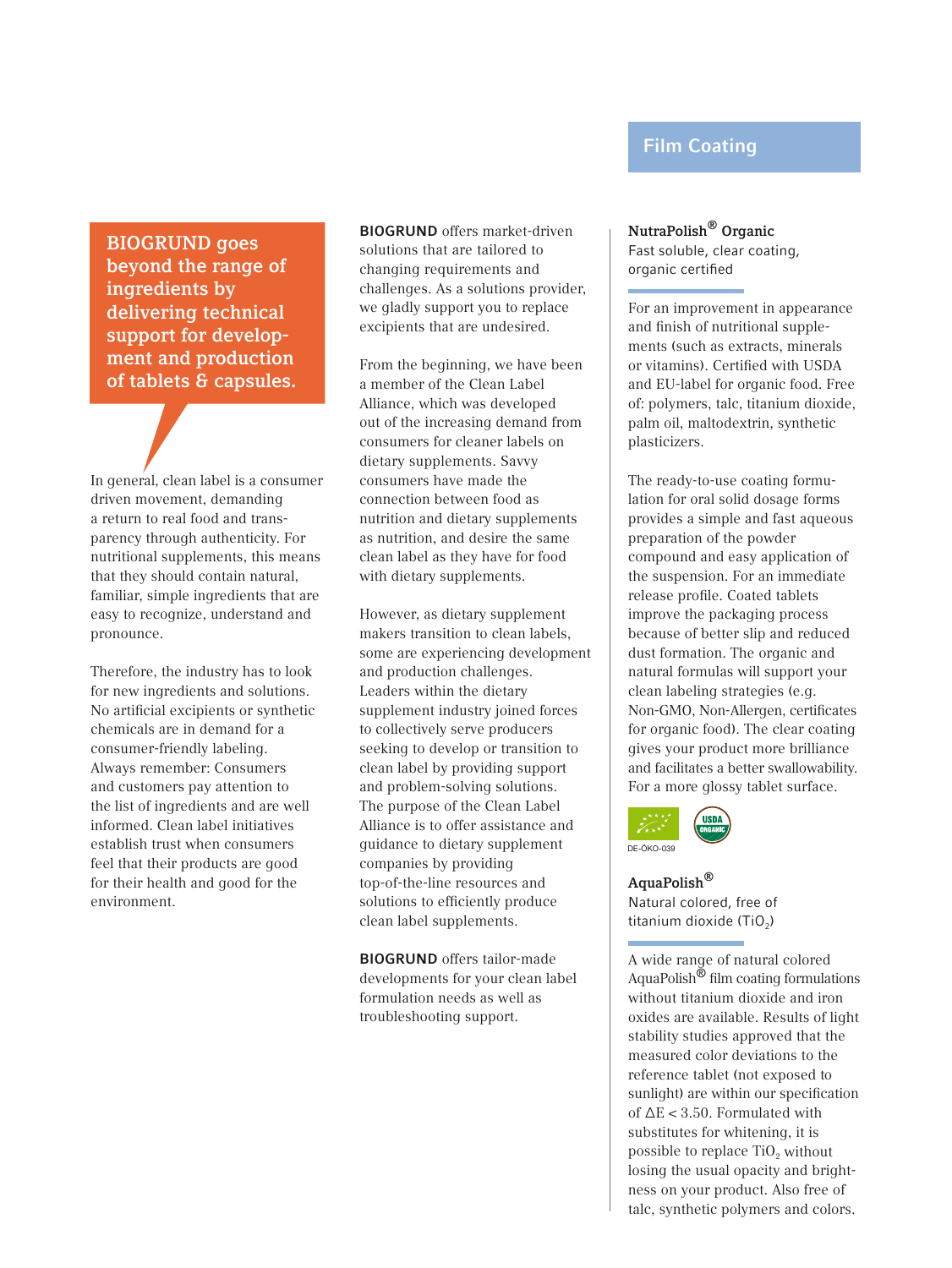#### **CompactCel®**

Dry binder, free of synthetics, natural/organic

Based on fine selected natural ingredients, this dry binder premix for direct compression supports clean label strategies for nutritional products. By using this premix compound, typical tableting excipients like Hydroxypropyl cellulose or Polyvinylpyrrolidone can be replaced in the core formulation.

CompactCel® is also available in some formulations which are certified with the USDA- and EU-label for organic food. Therefore, it is well suited for organic nutritional supplements. The mix of selected organic ingredients increases the hardness and improves the friability of the tablet as well as the compaction.



**CompactCel® DIS** Disintegrant natural/organic

Based on natural and/or certified organic ingredients, this disintegrant premix for direct compression can be used for replacing synthetic excipients like crosslinked polymers, crosscarmellose sodium or sodium starch glycolate. It is suited for the use in tablet, capsule and granule formulations. To correspond to the requirements of a fast release dosage form, CompactCel® DIS enables a rapid break-up of solid oral dosage forms when they come into contact with moisture.



#### **CompactCel® LUB** Lubricant

The easy-to-use powder premix of natural ingredients decreases friction at the interface between tablet and die wall, reduces wear on punches and prevents sticking to punch faces. By eliminating magnesium stearate, which is often the cause of many problems with solid oral dosage forms, undesirable side effects can be reduced to a minimum. It can also be used as an alternative to stearic acid. The compound provides a good lubrication without influencing the requirements of the tablet. A fluent compression process will be achieved.

Also for the filling and closing of hard gelatin capsules it acts as an excellent lubricant to achieve a smooth filling process.

#### **CompactCel® MAB** Moisture/Oil absorbent

Moisture absorbent: Dry compound of additives for less problems due to humidity in the powder blend. Superior moisture absorbent properties to prevent clumping of the powder before and during the tableting or capsule filling process. Acts loosening and improves the flowability of the blend.

Oil absorbent: Dry compound of additives for oil absorption. The high absorbent properties are used to make oily substances suitable for the tableting or capsule filling process. Prevents clumping of the powder oil blend.

Depending on project requirements CompactCel® MAB can be based on synthetic ingredients or natural/ organic food raw materials (silica free, for clean label).



**CompactCel® FLO** Flow aid, glidant, free of silicon dioxide

A separating agent which loosens up powder mixtures and improves their flowability. It replaces synthetic excipients like silicon dioxide – for a consumer-friendly label. CompactCel® FLO provides a clean funnel flow of the powder mass to be processed during both tableting process and capsule filling. A bridge formation during flow from hopper can be avoided. Formulations in natural or organic food quality available.



#### **BonuTab®** Premixed tablet/encapsulation formulation

Customized ingredient premix based on natural or organic ingredients. The fully formulated tableting/encapsulation dry powdered compound exists of e.g. filler, binder, glidant, lubricant, pigment/dye. These ingredients contain the necessary characteristics to produce a label-friendly and high-quality solid oral dosage form. Benefits: asy handling and processing, economic savings and higher productivity because it's a ready-touse tailor-made system.